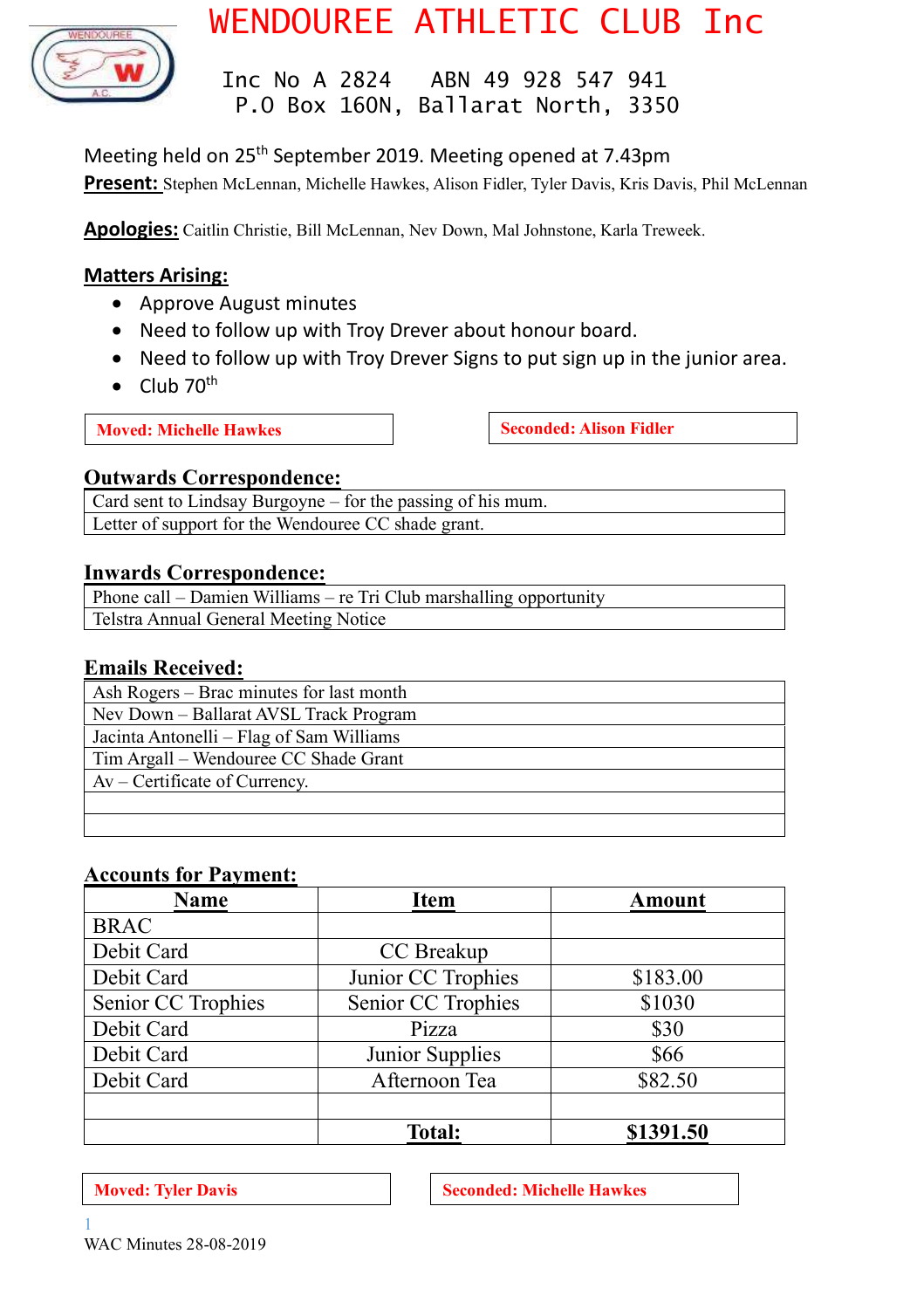# **Treasurers Report:**

Available on request.

**Moved:** Alison Fidler **Seconded:** Tyler Davis

# **Reports:**

# **Financial Report** - (Alison Fidler)

Bank account is looking healthy, which is great with the  $70<sup>th</sup>$  coming up. Term deposit is due  $17<sup>th</sup>$ December. We will look at maybe topping it up after the new year. We have also purchased a cash register for juniors. Still need to catch up with a few athletes for run money for cross country.

# **Social Report -** (Michelle Hawkes)

Our cross-country break had a disappointing turn up, but those that were there had a good time.

# **Fundraising Report -** (Steve McLennan)

We had phone call from Damien Williams – re Tri Club marshalling opportunity. We would need 10 people to act as marshals. We would get \$50 per person, there are 5 events. Do we look at offering a monetary incentive for people to help out? We will take this on as a fundraiser.

# **Woady Yaloak Report -** (Peter Luke)

Nil

# **BRAC Report -** (Steve McLennan)

BRAC was held on Monday 23<sup>th</sup> September. Minutes attached.

**AV Report-** (Steve McLennan)

Nil

# **Cross Country Report –** (Steve McLennan)

This month we have competed over the following races:

 $31<sup>st</sup>$  August - BRAC Fed Uni  $\frac{1}{2}$  marathon Relays – what a fun day everyone seemed to like the concept. 7 th September - Intersport H'Cap – 6km - 1 st Phil McLennan, 3km – 1 st Una Laughton-Jones, 2km – Tom Goodson.

 $8<sup>th</sup>$  September - AV Burnley  $\frac{1}{2}$  marathon & 5km – Most notable in the 5km event were u14 Archie Caldow  $2<sup>nd</sup>$  and u18 Harry Sharp  $2<sup>nd</sup>$ , Darcy Williams  $3<sup>rd</sup>$  and James Ham  $5<sup>th</sup>$ . Great team results for Ballarat winning the u18 men, u16 men, u14 men and u16 women.

Macaulay H'Cap Lap of the lake – 1<sup>st</sup> Una Laughton-Jones, 2<sup>nd</sup> Hugh Ollerenshaw, 3<sup>rd</sup> Michelle Hawkes  $21<sup>st</sup>$  September - AV Tan relays – Another great day. Ballarat won the u18 and u16 men, u14 and 40+ women 2<sup>nd</sup>.

22<sup>st</sup> September – Cross Country Presentations

- Senior Aggrigate winner  $-1^{st}$  Phil McLennan,  $2^{nd}$  Michelle Hawkes,  $3^{rd}$  James Ham
- Junior Aggregate winner James Ham
- Age group winners u20 Justin Bleicher, u18 James Ham, u16 Dayne Schnyder, u14 Axel Caldow, u12 Tom Goodson.
- Robert Brookes Award Karla Treweek
- Best Club Person Michelle Hawkes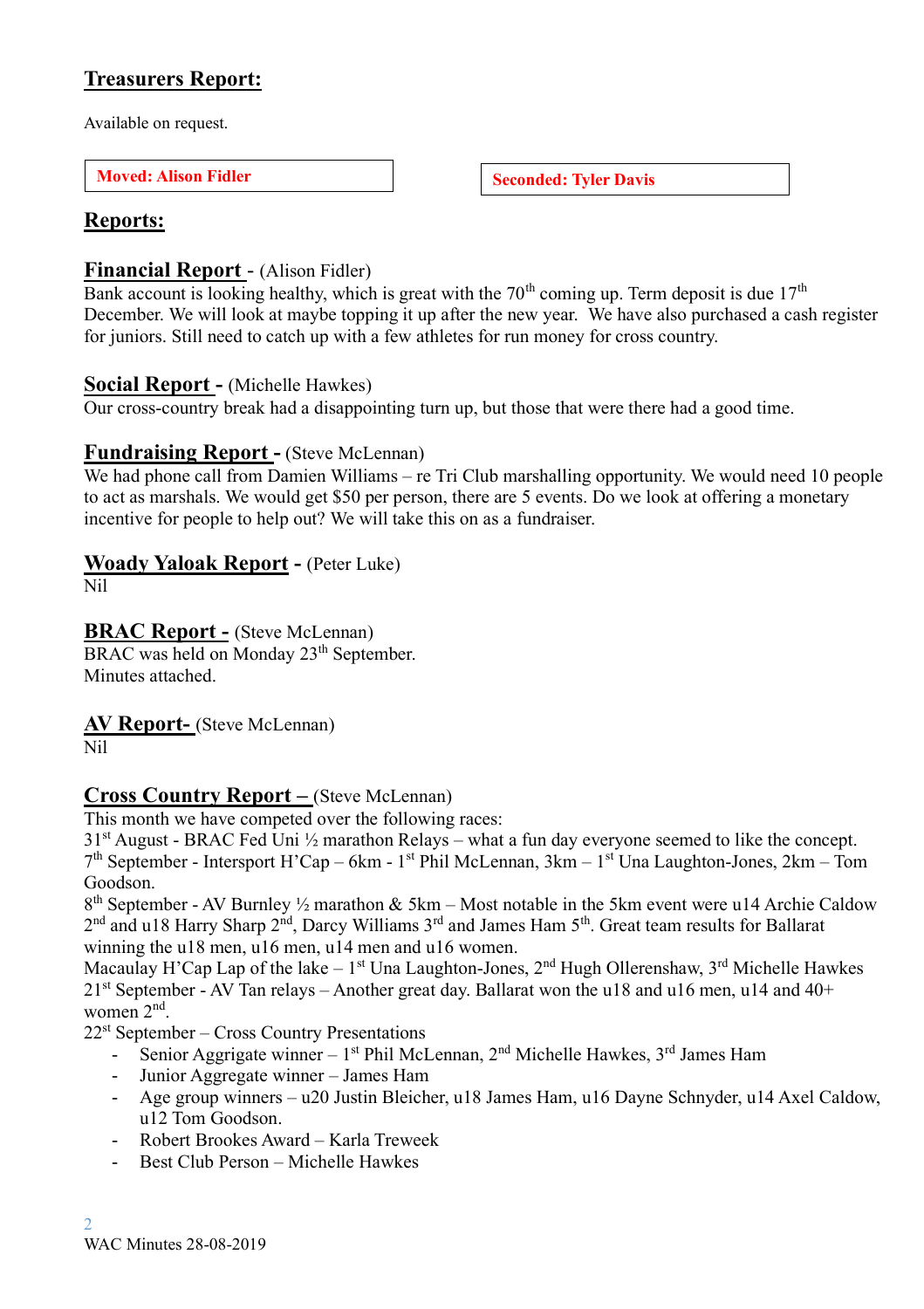The Ballarat Junior teams had an awesome season in the AV XCR'19 series winning the u18 men, u16 men, u14 men and u16 women pennants.

Well done also to Ash Watson on his win and new record at the Surf Coast 100km 7:57.09.

# **Junior Report** – T & F **–** (Michelle Hawkes)

Dates for Junior track & field are below. The council have sent through the booking form to book the grounds. Although it looks like we won't be able to use the big oval for the start of the season due to maintenance. Greg Sprattling will let us know.

**Calendar for Wendource Junior Aths** 2019/2020 October 4<sup>th</sup> - Registration Night 5-6pm October 11<sup>th</sup> - Round 1 October 18<sup>0</sup> - Round 2 October 25<sup>6</sup> - Round 3 November 1<sup>a</sup> - Round 4 November  $8^{th}$  – No Competition... November 15<sup>th</sup> - Round 5 November 22<sup>nd</sup> - Round 6 November 29<sup>th</sup> - Round 7 December 6<sup>th</sup> - Round 8 This night we will provide a BBQ and there will be a visit from Santa. We will then break for the Christmas Holidays. January 31<sup>4</sup> - Round 9 February 6<sup>th</sup> - Round 10 February 13th - Round 11 February 20th - Round 12 February 27th - Round 13 March 6<sup>th</sup> - Round 14 March 13th - Presentation Night

# **Junior Report** – Cross Country **–** (Michelle Hawkes)

Junior cross-country presentations were held on the  $6<sup>th</sup>$  September and went very well. The kids enjoyed some pizza and were awarded their trophies and certificates.

**Moved:** Phil McLennan **Seconded:** Tyler Davis

# **General Business:**

| Steve McLennan  | Chris Gardener has approved the go ahead for the $3rd$ discus ring<br>with a few modifications on the other 2 cages. However, we will be<br>funding that. With the honour board, Troy has set up a mock picture<br>that looks good. We have all agree the old photo on the honour board<br>looks the best. |
|-----------------|------------------------------------------------------------------------------------------------------------------------------------------------------------------------------------------------------------------------------------------------------------------------------------------------------------|
| Michelle Hawkes | Nil                                                                                                                                                                                                                                                                                                        |
| Alison Fidler   | Nil                                                                                                                                                                                                                                                                                                        |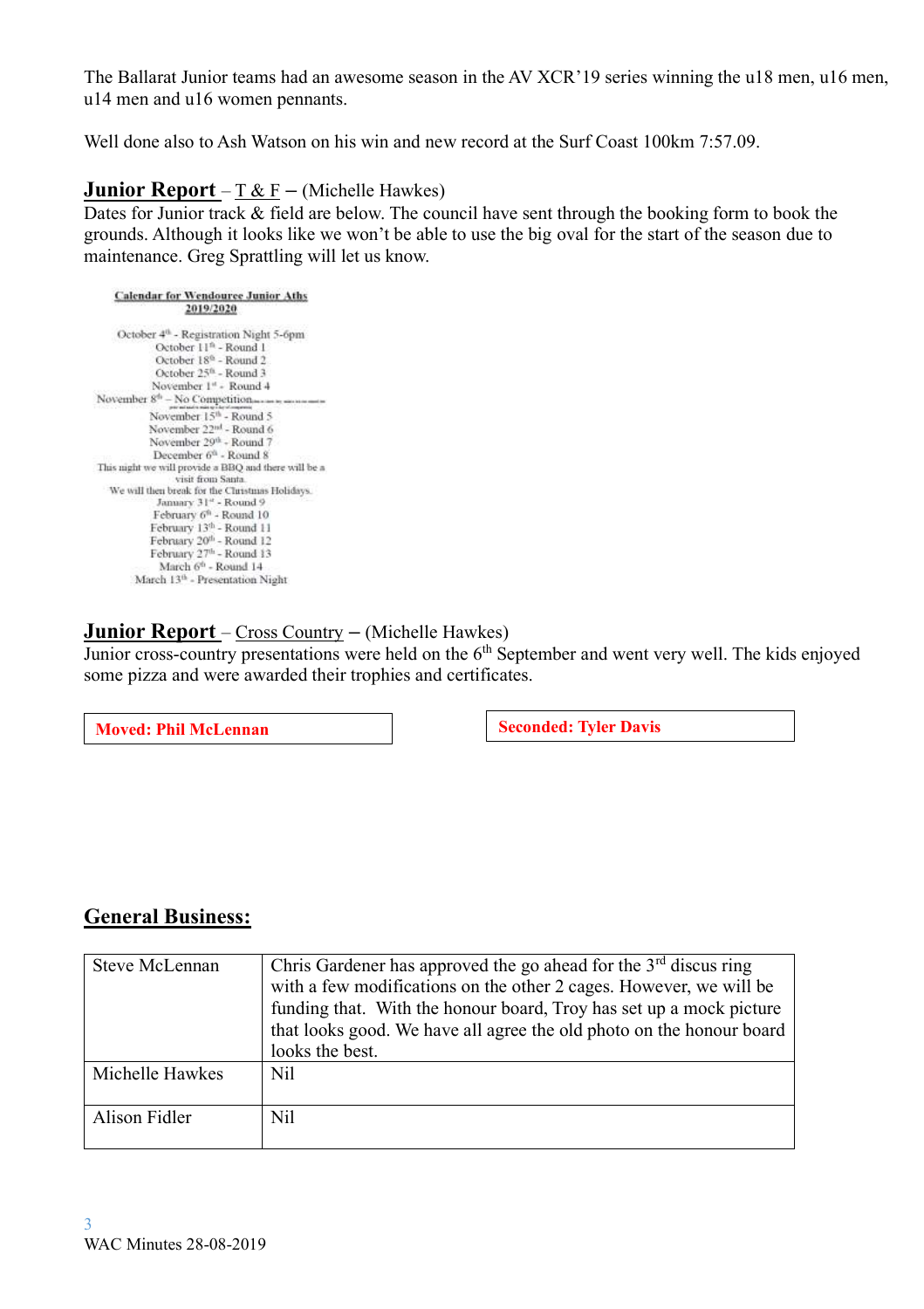| Kris Davis    | Safety of a few of our Cross-Country runs in the future. Especially<br>the Vic Park 5km and Buninyong with increased traffic. This will be<br>looked at, at the cross-country review.                                                                                                                                                                                                                                                                                                                                                                                                                                                                                                                                                                                 |
|---------------|-----------------------------------------------------------------------------------------------------------------------------------------------------------------------------------------------------------------------------------------------------------------------------------------------------------------------------------------------------------------------------------------------------------------------------------------------------------------------------------------------------------------------------------------------------------------------------------------------------------------------------------------------------------------------------------------------------------------------------------------------------------------------|
| Phil McLennan | 70 <sup>th</sup> plans still going ok, need to follow up with those that have<br>responded with more details. We have had some photos taken with<br>John Wilshire and will start looking at putting pieces in the paper.<br>We still need to get Sharpy to talk about what to do with the bar etc.<br>Still need to send out invitations to past and current executive<br>members. Need to ask the BRAC board for the loan of some of the<br>trophies. We will write a letter.<br>We now need to decide on what goes on the panels. President, Vice<br>President, Secretary, Treasurer and Life Members are the ones we<br>should start with and then look at what others we need.<br>There was an article in the Courier on Saturday to start spreading the<br>word. |
| Tyler Davis   | Nil                                                                                                                                                                                                                                                                                                                                                                                                                                                                                                                                                                                                                                                                                                                                                                   |

Meeting Closed at 9.09pm

Next meeting proposed for the  $30<sup>th</sup>$  October 2019 @7.30pm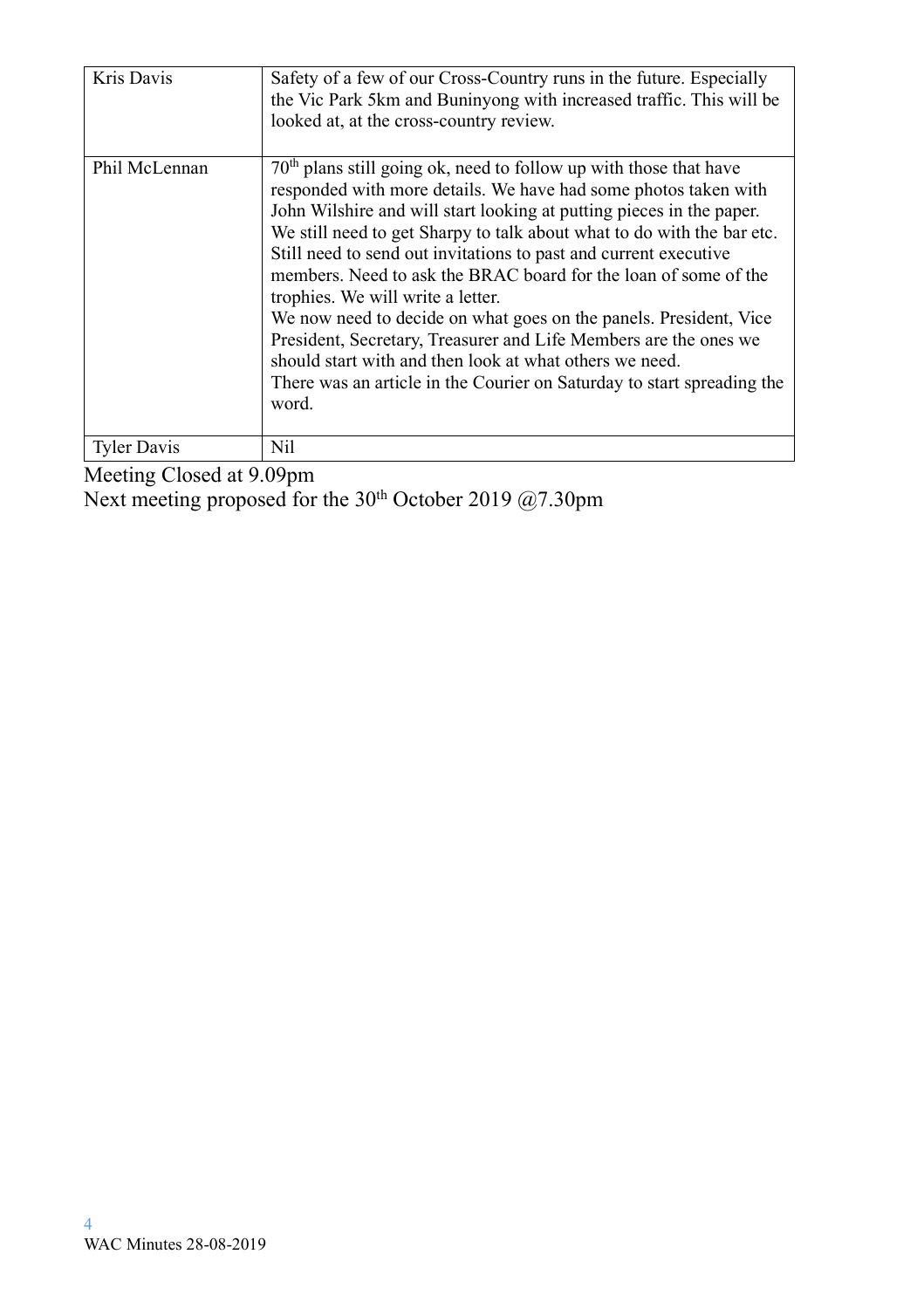#### **BALLARAT REGIONAL ATHLETIC CENTRE Board Meeting Minutes Monday 23rd September 2019 @ 7.30pm**

#### **Meeting Commence**: 7:37pm

**Present**: Steve McLennan (Chair), Ashley Rogers (note taker), Rod Griffin, Helen Rieniets, Marita Rieniets, Peter Roberts, Mark Goss

**Late**: Michelle Hawkes

**Apologies**: Julie Bicknell, Conrad Oberholzer, Simon Mornane

#### **Minutes of Previous Meeting:**

Minutes of previous meeting 26/08/2019: Circulated on the 19/09/2019, 22/09/2019

Matters arising from minutes or correspondence:

- Have we gained access to the PayPal account
	- o Still ongoing
- Astro turf outside the photo finish pavilion.
	- o Still no contact from the astro turf company. Steve hasn't got around to researching a new
	- Llanberris risk management document being developed by Ash
		- o To be completed this school holiday break.
- Was the meeting with Little Athletics organized?
	- o Not currently. Ash was informed that the Little Athletic president Hayden Hill had been overseas hence why his call hadn't been returned. Mark also added that Hayden was also transitioning into a new job
		- Mark indicated that he would follow it up with the Little Athletics committee
- BRAC Scoring for AVSL
	- o See track report below
- Did Kylie Mitchell get the lockbox code for the Llanberris gate?
- o Yes she has been given the combination but BRAC are looking into getting her a key of her own.
- Letter to council regarding the zebra crossings
	- o The letter has gone out to Terry Demeo but yet to get a response.
- Was the contents of the insurance arrangement analysed?
	- o The insurance has been paid but it is yet be combed over for potential changes.
- Has the new canteen urn been purchased?
	- o Yes the new urn is up and running in canteen
	- Have Nev and Paul Burge been compensated with turnstile gate entries?
		- o Yes both have had the money transferred onto the appropriate gate cards.

Motion: That the minutes are a true and accurate record of the last meeting: Moved: Rod Seconded: Helen Vote: **Carried**

#### **Correspondence:**

In:

- Email to Terry Demeo regarding the zebra crossing proposal for the Steve Moneghetti track put forward by BRAC.
- Email from Michael Haynes at Council requesting usage figures and financial figures for the turnstile gate in regards of the potential installation of an all access gate.
- Email from Julie Bicknell indicating that Little Athletics was looking at changing meeting nights to every 3<sup>rd</sup> Wednesday of the month.
- Email from Wendouree Athletics club with information about a grant the city council are running for shade sails (attached)
- Email from John Weeks with his pre prepared statement for the August minutes.
- Email from David Richardson at St Thomas Moore primary school enquiring if he could have the left over wood from the tree cut down behind the external toilet. He plans to use it as part of the play area at the school.
- Call from Kathryn at the Athletes Foot who is looking to take some photos for advertising material for the store. They would like to use Llanberris as the backdrop.
- Email from Glenn Turnor about how the BRAC standalone competition will work for the upcoming AVSL competition
- Email from Linda Fraser from Little Athletics requesting the current contact details for the 4 BRAC clubs
- Email from AV with the division rankings for the AVSL 2019/2020 season
- Email from Nev with the updated track and field season program (attached to email)

5 WAC Minutes 28-08-2019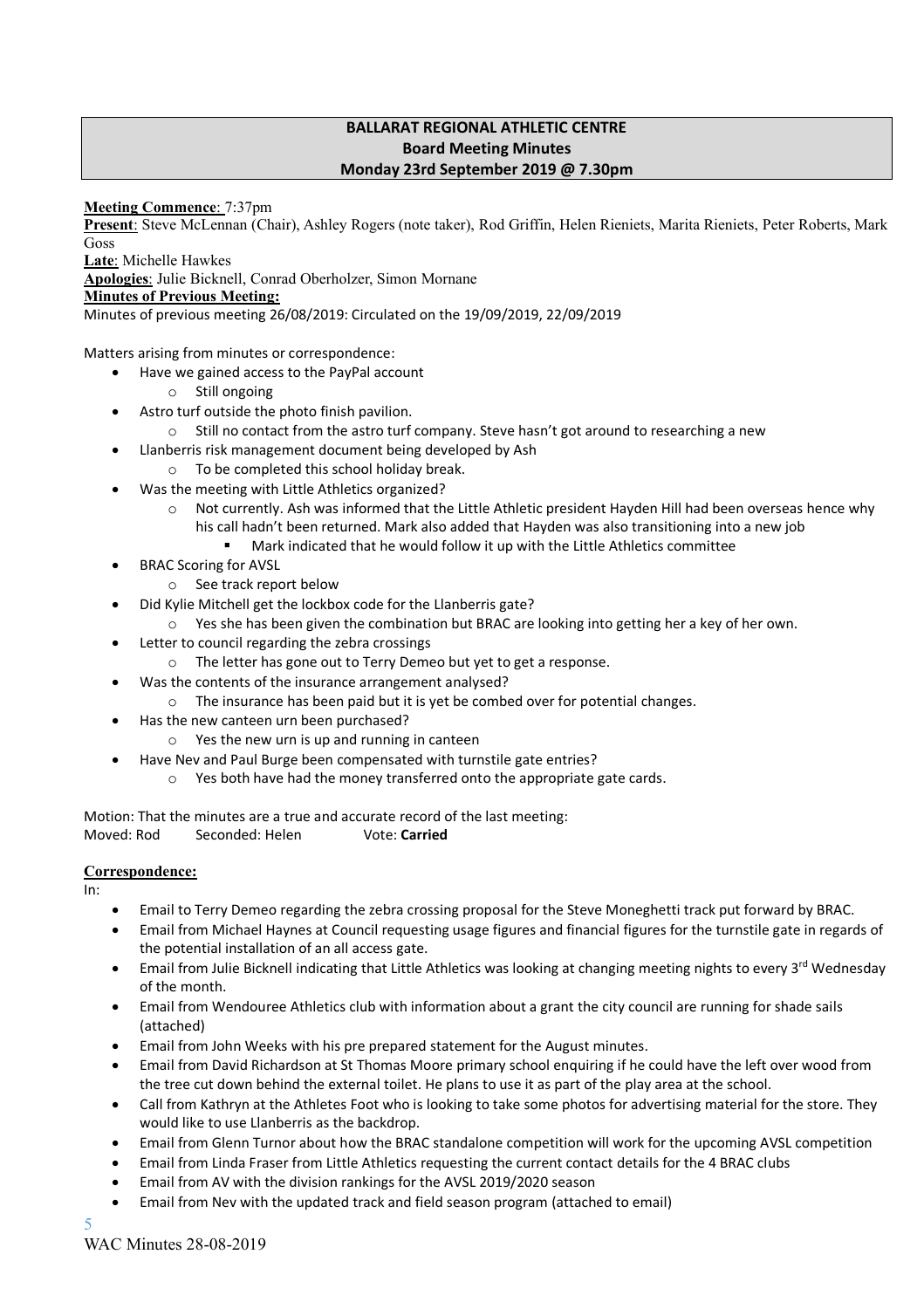Out:

- Email out to all clubs informing them that toilet facilities won't be available at the cross country relays.
- Email back to Linda Fraser supplying her with all the club contacts.
- Email out to Julie Bicknell indicating that the new requested date for the Little Athletics meetings shouldn't be an issue
- Email out to David Richardson declaring he could take as much wood as he wanted.

#### **Reports**

**Treasure's Report:**

### Available on request.

### **Council Report**

Steve has finally got in contact with council and Chris Gardner apologized for the lack of correspondence recently.

• Chris confirmed that the relay change over markings will be altered as part of upcoming spot fixing of the track surface. The council is waiting on confirmation from the repair company before moving forward.

Steve also had a discussion with Greg Spratling.

- One of the residents behind Llanberris had noted that athletes are going through private property to access the track rather than through the turnstile like everybody else.
	- o Rod queried if we should be banning people caught entering the facility
		- Steve noted that it's been a while since somebody has been banned from the facility but if repeat offenders are caught it might be an action we have to take.
			- Ash stated this would be hard to monitor.
	- $\circ$  Michelle also added that parents have issues with having to pay to enter Llanberris when they are not actually using the track or the facilities. Once they are informed the revenue goes to venue upkeep they are usually understanding.
- This rolled onto issues with holes in the fence. Which included:
	- o Near the back of the external toilet block
	- o Next to the Little Athletics shed
	- o 2 in the back fence behind the hammer throws cage (council know about these)
	- o At the far end of the York Street car park
- During the school holidays Ash plans to do a perimeter sweep of the venue to clean it up. He will note down all the holes he finds in the fence.
- The resident also informed council that kids had been smoking marijuana in the venue. It was deemed that this was highly unlikely to be anybody connected to BRAC or athletics.

With all this continual buildup of noncompliance from the City Council the topic of returning control of Llanberris back to City Council arose and do we need to review BRAC's situation.

- A few members aired frustration at the fact that BRAC has to put in a percentage of the resurfacing costs and the fact that these similar things done at football/soccer/cricket venues are quickly funded and completed by council
	- o Steve added that BRAC pays very little rent for Llanberris compared to some of the football and cricket clubs. Peter confirmed that his hockey club pays a hefty sum for the use of Prince of Wales Park
	- o Rod noted that we are at a disadvantage when council members have a invested interested in these other sports.

#### **Track Report**

Nev started a discussion about the scoring system for the upcoming AVSL season in relation to the BRAC premierships. 2 different proposals were put forward.

Nev's proposal was a simple 4, 3, 2, 1 point each week for both men and women using the AV raw point scoring system. This wouldn't include any of the other traditional age groups (A,B,C,D, U14, U16, U18, 40+)

Example

- Ballarat Harriers 10000 points 2 points
- Eureka 11000 points 3 points
- Wendouree 12000 points 4 points
- YCW 8000 points 1 point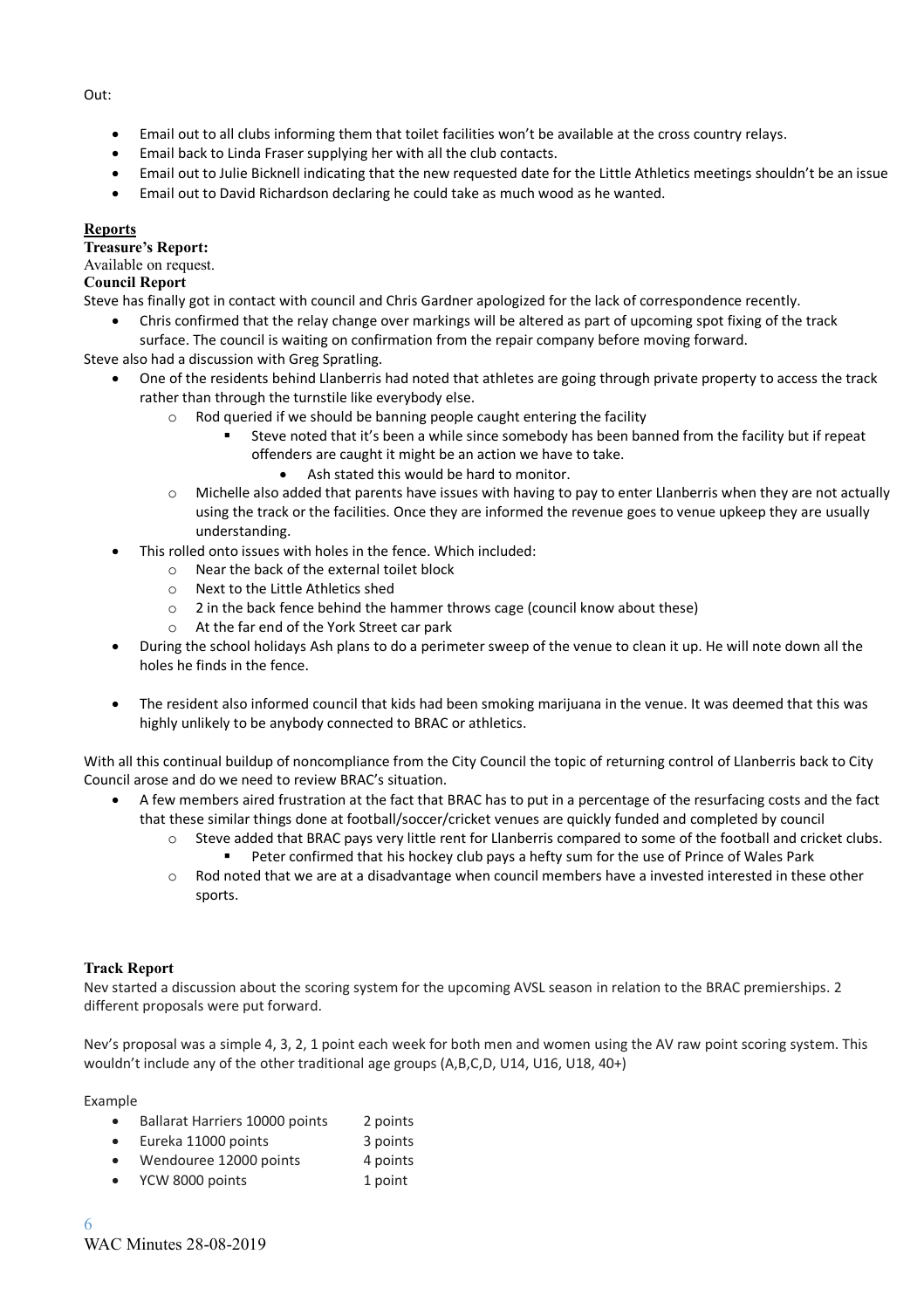Helen noted that Paul Hayes was happy to do the scoring for the season using the scoring system used before the performance based scoring was implemented in AV competition.

• Nev, Rod and Michelle all had grave concerns about somebody taking on a task of this magnitude. Rod emphasised that these results needed to be out midweek and it would be completely irresponsible of BRAC to leave this all in the hands of one individual.

After several in depth discussions Nev moved to use his system for the upcoming season for the overall aggregates and Paul to score the divisions (B,C,D, U14, U16, U18, 40+)

Moved: Nev Seconded: Peter Vote: Carried

The next discussion was if we had two or more teams end up with the same points after Round 12, do we use cumulative raw points to decide the winner?

• Unanimously agreed upon.

Nev also proposed the idea of introducing a 3<sup>rd</sup> aggregate to the competition which would include combining the men and women into one overall aggregate. His idea was to award the overall winner the Lachlan Shield and create a new award for the men; the women will still vie for the Sandra Griffin award.

- The committee was all on board with the creation of a new aggregate but was strongly against moving the Lachlan Shield to the overall winner after its long heritage being awarded to the best men's team of the summer.
	- $\circ$  The Lachlan Shield will stay as the men's award and new naming rights award created for the overall combined winners.

#### **Cross Country**

The cross country season is over for another year. Steve thanked all those who had played a part in the successful execution of the BRAC cross country season, a task that requires many hands to complete the work.

With the many full weekends of competition and other engagements Steve has had a difficult time locking in a date for the cross country presentation awards. At this stage Steve suggested the most suitable date would be the first weekend of the track and field season ( $5<sup>th</sup> October$ ) and would be held after the day's competition.

- Peter noted that Ballarat Harriers were planning on holding a BBQ after the first round of AVSL for their members but they would be happy to cook for everybody.
	- o Steve inquired to the possibility of using the YCW BBQ which is still down in the Llanberris equipment shed.
		- No issues from Ash about that as long as it can be stored in the Stuart Hunter pavilion during the summer.

#### AV Results

#### *Burnley Half Marathon (top 10 results)*

Archie Caldow –  $2<sup>nd</sup> U/14$  boys <sup>nd</sup> U/14 boys Georgina Mees – 2<sup>nd</sup> U/16 girls Zac Grainger –  $10^{\text{th}}$  U/14 boys Isaac Rossato - 2<sup>nd</sup> U/16 boys Ben Mornane –  $5^{th}$  U/16 boys Harry Sharp – 2<sup>nd</sup> U/18 boys Darcy Williams – 3<sup>rd</sup> U/18 boys Ben Ludbrook - 4<sup>th</sup> U/18 boys James Ham – 5<sup>th</sup> U/18 boys Xavier Rennison – 7<sup>th</sup> U/18 boys Luke Padgham – 4<sup>th</sup> U/20 boys Tom Hynes – 8<sup>th</sup> open men

#### *Tan Relays*

7

Div 1 men –  $8<sup>th</sup>$  place Div 4 men  $-5$ <sup>th</sup> place  $U/14$  boys –  $2<sup>nd</sup>$  place U/16 boys team  $1 - 1$ <sup>st</sup> place U/16 boys team  $2 - 15$ <sup>th</sup> place U/18 boys -  $1<sup>st</sup>$  place 50+ men – 7<sup>th</sup> place

Rhianna Watts  $-9^{th}$  U/16 girls <sup>nd</sup> U/16 boys **Sarah Watts – 4<sup>th</sup> 40-44 years women** <sup>th</sup> U/16 boys **Sand Buller** Jodie Berrigan – 6<sup>th</sup> 50-54 years women

<sup>th</sup> place **Div 1 women – 5<sup>th</sup> place** <sup>th</sup> place  $U/16$  girls team  $1-4$ <sup>th</sup> place U/16 girls team  $2 - 10^{th}$  place <sup>st</sup> place  $U/18$  girls – 3<sup>rd</sup> place 40+ women  $-2<sup>nd</sup>$  place

#### Or

WAC Minutes 28-08-2019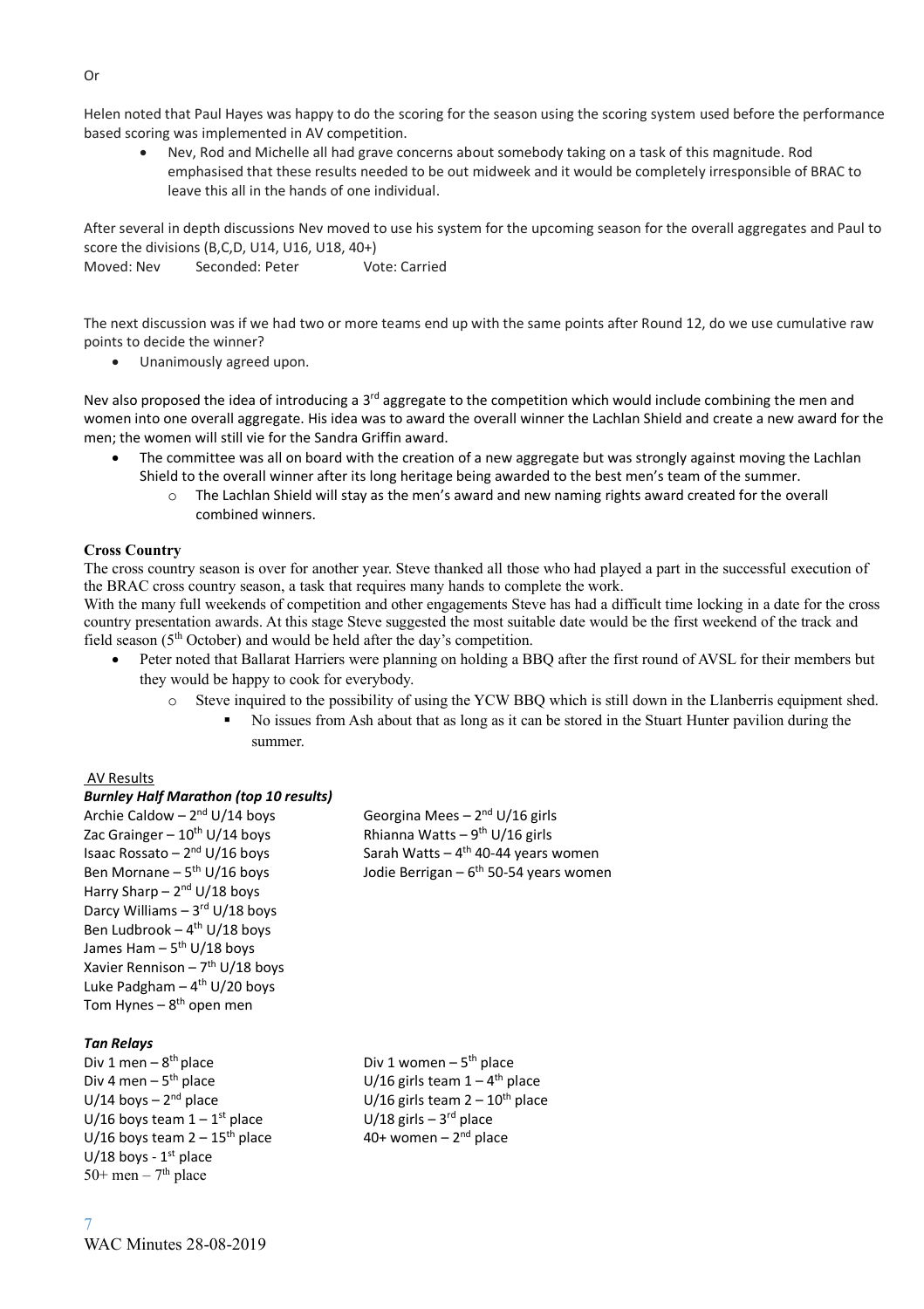#### **Canteen**

We had two school canteen days in the month and we have one booked for the 11th October.

| <b>YCW</b>      | Round $1 - 5/10/19$  | Round 5 - 16/11/2019         | Round $9 - 11/1/20 -$ Early<br><b>Start</b> |
|-----------------|----------------------|------------------------------|---------------------------------------------|
|                 |                      |                              |                                             |
| <b>Ballarat</b> | Round $2 - 12/10/19$ | Round $6 - 30/11/19$         | Round $10 - 18/1/20$                        |
| <b>Harriers</b> |                      |                              |                                             |
| Wendouree       | Round $3 - 19/10/19$ | Round $7 - 14/12/19 - Early$ | Round $11 - 1/2/20$                         |
|                 |                      | <b>Start</b>                 |                                             |
| Eureka          | Round $4 - 9/11/19$  | Round $8 - 21/12/19 - Early$ | Round $12 - 8/2/19$                         |
|                 |                      | <b>Start</b>                 |                                             |

Track starts 5th October. The club roster for canteen duty will

#### **Officials**

With the cross country now completed for another year I wish to thank all the members who helped out at all the BRAC and combined races during the year.

Track season is only two weeks away so we need to know who is available to officiate during the season, as well as make sure that each club organises club helpers because we will need as many as possible to assist so that the program runs smoothly.

- Could each club please advertise that we need club helpers each week as well as the members who work as officials in order for our competition to run smoothly.
- We will require as least three helpers from each club who will be rostered on to different positions on track or field events.
- If clubs know prior to the day know who is willing to help it would be appreciated so that I can include names on the rosters and people would know where they are required on the day.

Michelle informed everybody that the new photo finish laptops were being delivered on Friday and she was hoping that Ian McLennan was available for the set up.

- Steve confirmed that Ian would be available to run photo finish for the upcoming AVSL season.
- Rod noted that we really need to be encouraging more people to learn how to use photo finish in case Ian isn't available. His suggestion was taking to Simon Mornane who has helped out in photo finish during previous seasons

#### **Facilities Report**

Ash noted that after the most recent Greater Western Region primary and secondary athletics carnival he would strongly encourage the centre to purchase new high jump uprights. The current ones are getting old and beginning to have more and more issues.

- Mark informed the committee that he works for SportsPower and would be happy to get a quote.
- Michelle will also get prices from Intersport.

All the other equipment doesn't have any issues, but the shot puts could do with repainting, especially before the start of the summer season.

• Steve added that it requires warm weather for the paint to set probably on the shot puts but it will get completed at some stage.

#### **Athletics Victoria Report**

#### ?????????????????????????????????????????????????????????????????

Motion: That the reports be received: Moved: Helen Seconded: Michelle Vote: **Carried**

#### **General Business**

The Wendouree athletics clubs have passed on a grant from Teagan Kenny at City Council (attached). It's in relation to the 15.1 million dollar investment from the state government for sun safety. Currently the venue has no need for shade sails and already has several tents available for use when we need them.

• Mark indicated that Little Athletics have put in an application for the grant.

Steve suggested that another alternative would be to apply for BRAC embroidered hats for officials/club helpers to wear during competition as well funds for bulk amounts of sunscreen for the venue.

• Ash to look into the grant

8 **Mark**